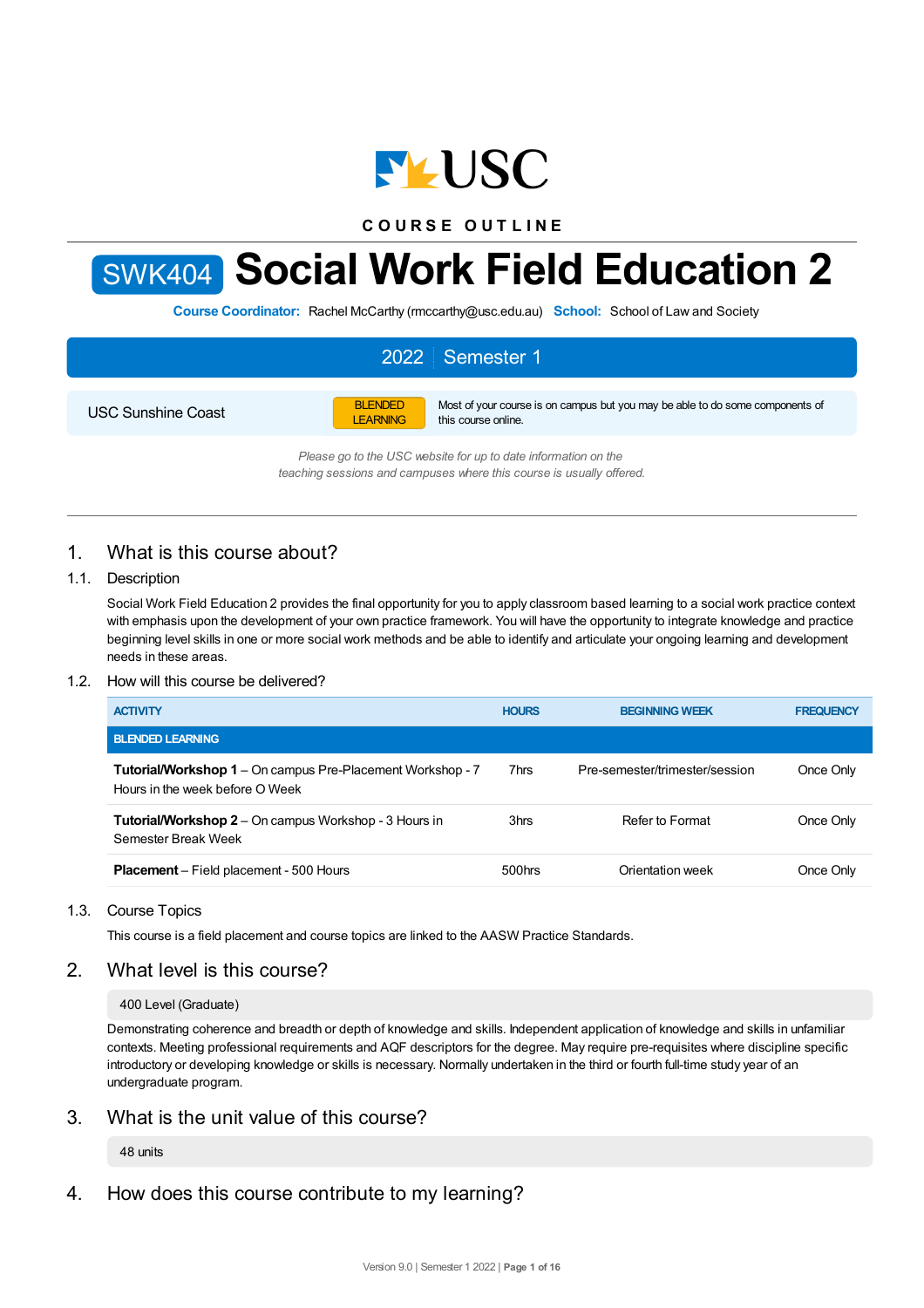| <b>COURSE LEARNING OUTCOMES</b>                                                                          | <b>GRADUATE QUALITIES MAPPING</b>                                      | PROFESSIONAL STANDARD MAPPING                                                                                                                                                                                                                                                                                                                                                                                                                                                                                                                                                                                                                                                                                                                                                                                                                                                                                                                                                                                                                                                                                                                                                                                                                                                                                                                                                                                                                                                                                                                                                                                                                                                                                                                                                                                                                                                                                                                                                                                                    |
|----------------------------------------------------------------------------------------------------------|------------------------------------------------------------------------|----------------------------------------------------------------------------------------------------------------------------------------------------------------------------------------------------------------------------------------------------------------------------------------------------------------------------------------------------------------------------------------------------------------------------------------------------------------------------------------------------------------------------------------------------------------------------------------------------------------------------------------------------------------------------------------------------------------------------------------------------------------------------------------------------------------------------------------------------------------------------------------------------------------------------------------------------------------------------------------------------------------------------------------------------------------------------------------------------------------------------------------------------------------------------------------------------------------------------------------------------------------------------------------------------------------------------------------------------------------------------------------------------------------------------------------------------------------------------------------------------------------------------------------------------------------------------------------------------------------------------------------------------------------------------------------------------------------------------------------------------------------------------------------------------------------------------------------------------------------------------------------------------------------------------------------------------------------------------------------------------------------------------------|
| On successful completion of this course, you<br>should be able to                                        | Completing these tasks successfully will<br>contribute to you becoming | <b>Australian Association of Social Workers</b>                                                                                                                                                                                                                                                                                                                                                                                                                                                                                                                                                                                                                                                                                                                                                                                                                                                                                                                                                                                                                                                                                                                                                                                                                                                                                                                                                                                                                                                                                                                                                                                                                                                                                                                                                                                                                                                                                                                                                                                  |
| Articulate and apply social work theory,<br>$\overline{1}$<br>skills and values in a practice situation. | Creative and critical thinker<br>Ethical                               | 1 - Values and ethics<br>1.1 - Practise in accordance with the<br>AASW Code of Ethics<br>1.2 - Manage ethical dilemmas and issues<br>arising in practice<br>2 - Professionalism<br>2.1 - Represent the social work profession<br>with integrity and professionalism<br>2.2 - Behave in a professional manner and<br>be accountable for all actions and<br>decisions<br>3 - Culturally responsive and inclusive<br>practice<br>3.1 - Work inclusively and respectfully with<br>cultural difference and diversity<br>3.2 - Respect and strive to understand and<br>promote the rights of Aboriginal and<br>Torres Strait Islander peoples and their<br>cultures<br>4 - Knowledge for practice<br>4.1 - Understand higher level systemic<br>influences on people with respect to area<br>of practice<br>4.2 - Understand and articulate social<br>work and other relevant theories and<br>concepts<br>4.3 - Understand the role of research and<br>evaluation in obtaining and generating<br>new knowledge for practice<br>4.4 - Understand and articulate how and<br>when theories, knowledge bases and<br>knowledge sources inform practice<br>5 - Applying knowledge to practice<br>5.1 - Assess and analyse needs to inform<br>practice<br>5.2 - Work collaboratively<br>5.3 - Use a range of social work methods<br>and techniques appropriate to the area of<br>practice<br>5.4 - Apply critical and reflective thinking<br>to practice<br>6 - Communication and interpersonal<br>skills<br>6.1 - Communicate with a diverse range of<br>people<br>6.2 - Communicate the details and nature<br>of the service offered to people<br>6.3 - Work with others in a team<br>environment<br>6.4 - Use information technology to<br>communicate and provide services<br>7 - Information recording and sharing<br>7.1 - Record and manage information<br>appropriately<br>7.2 - Keep and maintain information in<br>accordance with ethical principles and<br>relevant legislation<br>8 - Professional development and<br>supervision |
|                                                                                                          |                                                                        | 8.1 - Actively participate in professional                                                                                                                                                                                                                                                                                                                                                                                                                                                                                                                                                                                                                                                                                                                                                                                                                                                                                                                                                                                                                                                                                                                                                                                                                                                                                                                                                                                                                                                                                                                                                                                                                                                                                                                                                                                                                                                                                                                                                                                       |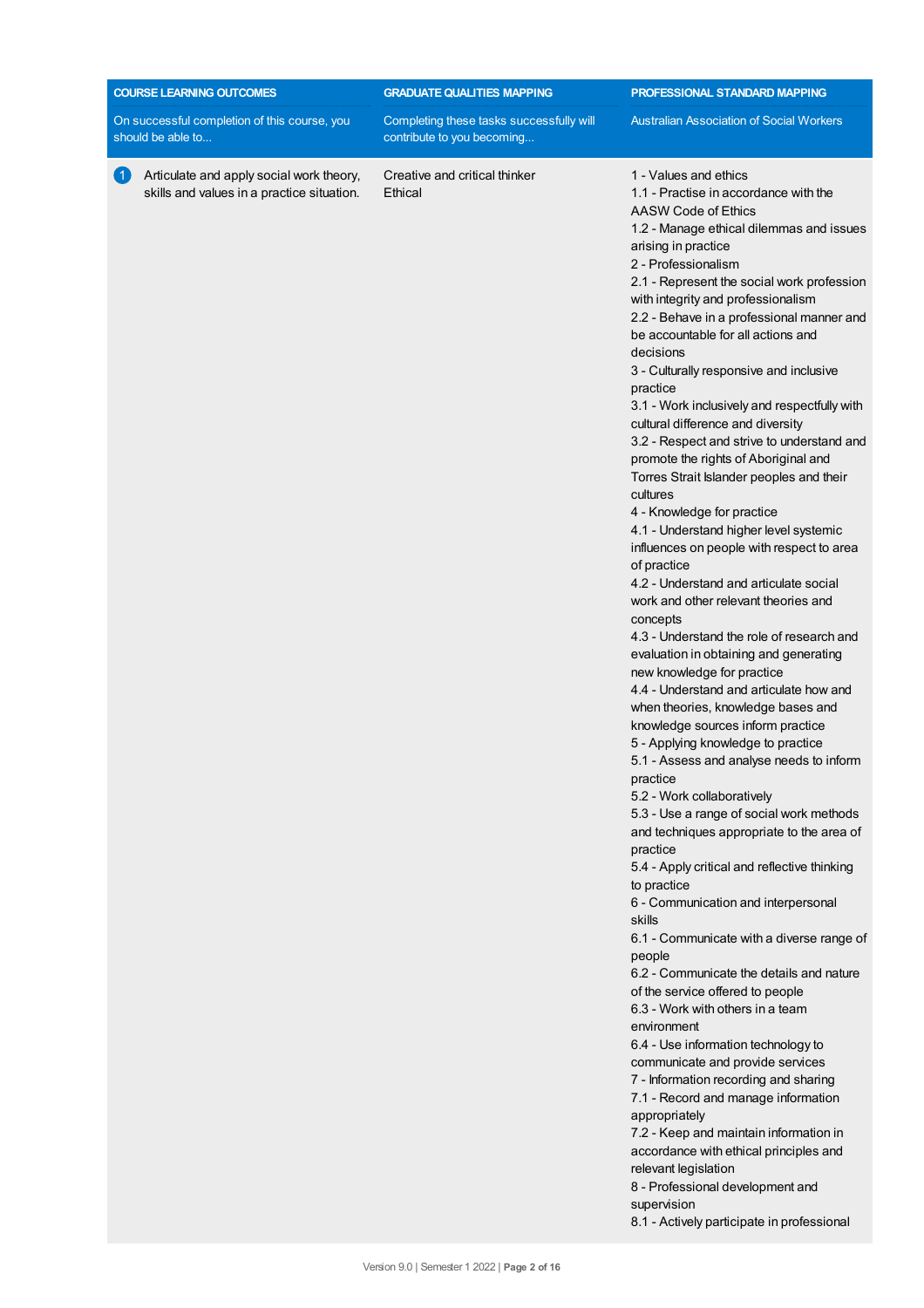| <b>COURSE LEARNING OUTCOMES</b> |                                                                                                                                                                                                      | <b>GRADUATE QUALITIES MAPPING</b>                                      | <b>PROFESSIONAL STANDARD MAPPING</b><br>8.2 - Engage in continuing professional                                                                                                                                                                                                                                                                                                                                                                                                                                                                                                                                                                                                                                                                                                                                                       |
|---------------------------------|------------------------------------------------------------------------------------------------------------------------------------------------------------------------------------------------------|------------------------------------------------------------------------|---------------------------------------------------------------------------------------------------------------------------------------------------------------------------------------------------------------------------------------------------------------------------------------------------------------------------------------------------------------------------------------------------------------------------------------------------------------------------------------------------------------------------------------------------------------------------------------------------------------------------------------------------------------------------------------------------------------------------------------------------------------------------------------------------------------------------------------|
|                                 | On successful completion of this course, you<br>should be able to                                                                                                                                    | Completing these tasks successfully will<br>contribute to you becoming | <b>Australian Association of Social Workers</b><br>8.3 - Where appropriate, to contribute to<br>the professional development of others                                                                                                                                                                                                                                                                                                                                                                                                                                                                                                                                                                                                                                                                                                |
| $\left( 2\right)$               | Clearly identify inappropriate or<br>inequitable social policy goals and<br>outcomes, and to consider policy<br>alternatives for achieving equity and<br>effective distribution of social resources. | Knowledgeable<br>Creative and critical thinker                         | 1 - Values and ethics<br>1.1 - Practise in accordance with the<br>AASW Code of Ethics<br>4.1 - Understand higher level systemic<br>influences on people with respect to area<br>of practice<br>4.2 - Understand and articulate social<br>work and other relevant theories and<br>concepts<br>4.3 - Understand the role of research and<br>evaluation in obtaining and generating<br>new knowledge for practice<br>4.4 - Understand and articulate how and<br>when theories, knowledge bases and<br>knowledge sources inform practice<br>5 - Applying knowledge to practice<br>5.1 - Assess and analyse needs to inform<br>practice<br>5.4 - Apply critical and reflective thinking<br>to practice                                                                                                                                     |
| $\lfloor 3 \rfloor$             | Developed analysis of organisational<br>systems and processes and societal<br>systems, to identify inequalities                                                                                      | Knowledgeable<br>Engaged                                               | 3.2 - Respect and strive to understand and<br>promote the rights of Aboriginal and<br>Torres Strait Islander peoples and their<br>cultures<br>4 - Knowledge for practice<br>4.1 - Understand higher level systemic<br>influences on people with respect to area<br>of practice<br>4.2 - Understand and articulate social<br>work and other relevant theories and<br>concepts<br>4.3 - Understand the role of research and<br>evaluation in obtaining and generating<br>new knowledge for practice<br>4.4 - Understand and articulate how and<br>when theories, knowledge bases and<br>knowledge sources inform practice<br>5 - Applying knowledge to practice<br>5.1 - Assess and analyse needs to inform<br>practice<br>8 - Professional development and<br>supervision<br>8.1 - Actively participate in professional<br>supervision |
|                                 | Critically reflect on your own practice and<br>values.                                                                                                                                               | Creative and critical thinker<br>Engaged                               | 1 - Values and ethics<br>1.1 - Practise in accordance with the<br>AASW Code of Ethics<br>2 - Professionalism<br>2.2 - Behave in a professional manner and<br>be accountable for all actions and<br>decisions<br>5.4 - Apply critical and reflective thinking<br>to practice                                                                                                                                                                                                                                                                                                                                                                                                                                                                                                                                                           |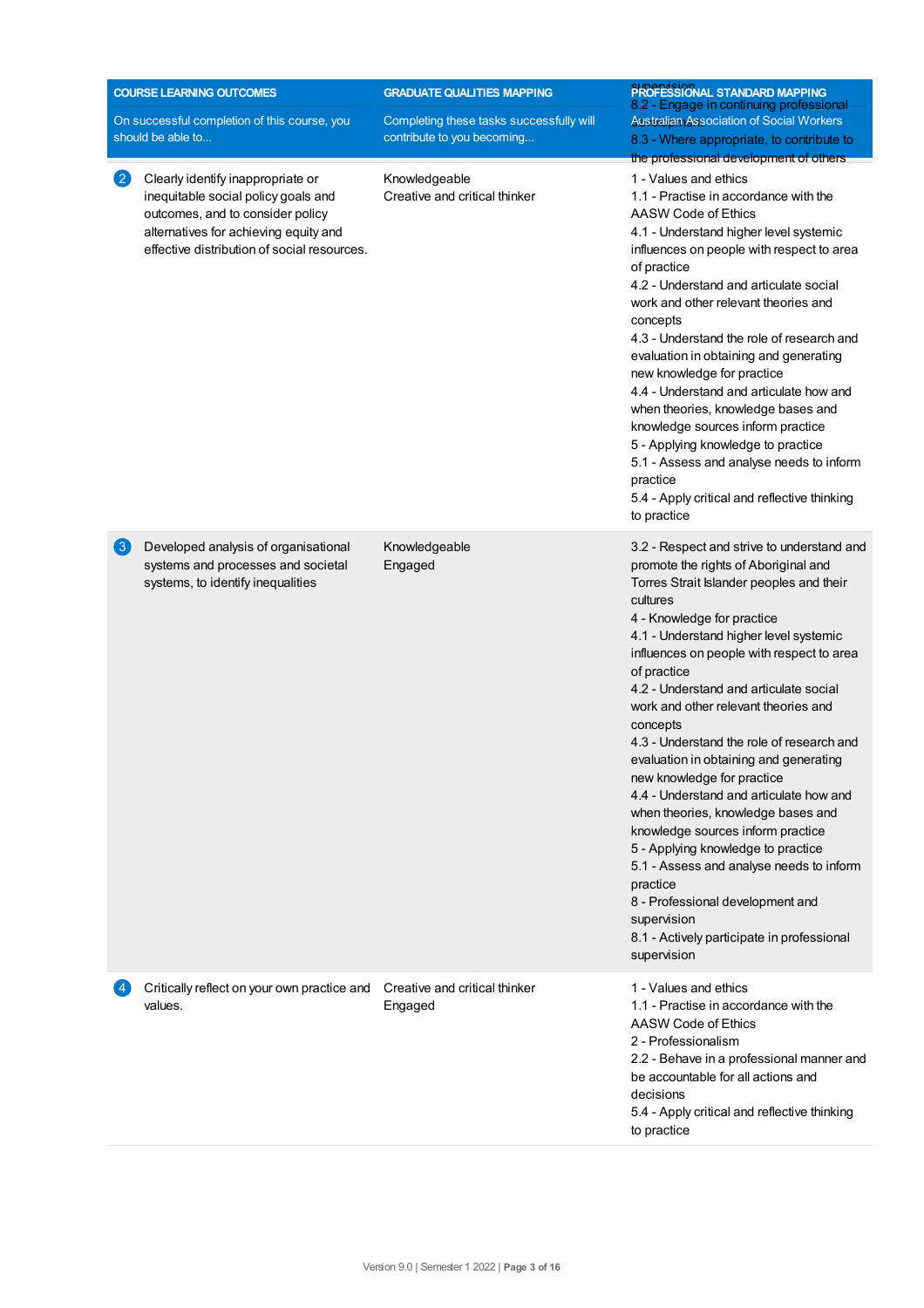|                                                                   | <b>COURSE LEARNING OUTCOMES</b>                                                                                          | <b>GRADUATE QUALITIES MAPPING</b>                                      | PROFESSIONAL STANDARD MAPPING                                                                                                                                                                                                                                                                                                                                                                                                                                                                                                                                                                                                                                                                                                                                                                                                                                                                                         |  |
|-------------------------------------------------------------------|--------------------------------------------------------------------------------------------------------------------------|------------------------------------------------------------------------|-----------------------------------------------------------------------------------------------------------------------------------------------------------------------------------------------------------------------------------------------------------------------------------------------------------------------------------------------------------------------------------------------------------------------------------------------------------------------------------------------------------------------------------------------------------------------------------------------------------------------------------------------------------------------------------------------------------------------------------------------------------------------------------------------------------------------------------------------------------------------------------------------------------------------|--|
| On successful completion of this course, you<br>should be able to |                                                                                                                          | Completing these tasks successfully will<br>contribute to you becoming | <b>Australian Association of Social Workers</b>                                                                                                                                                                                                                                                                                                                                                                                                                                                                                                                                                                                                                                                                                                                                                                                                                                                                       |  |
| $\sqrt{5}$                                                        | Where appropriate apply research<br>knowledge and skills to undertake<br>ethical research and to disseminate<br>findings | Knowledgeable<br>Ethical                                               | 4.3 - Understand the role of research and<br>evaluation in obtaining and generating<br>new knowledge for practice<br>4.4 - Understand and articulate how and<br>when theories, knowledge bases and<br>knowledge sources inform practice<br>5.1 - Assess and analyse needs to inform<br>practice<br>5.2 - Work collaboratively<br>5.3 - Use a range of social work methods<br>and techniques appropriate to the area of<br>practice<br>5.4 - Apply critical and reflective thinking<br>to practice<br>7 - Information recording and sharing<br>7.1 - Record and manage information<br>appropriately<br>7.2 - Keep and maintain information in<br>accordance with ethical principles and<br>relevant legislation<br>8 - Professional development and<br>supervision<br>8.1 - Actively participate in professional<br>supervision<br>8.3 - Where appropriate, to contribute to<br>the professional development of others |  |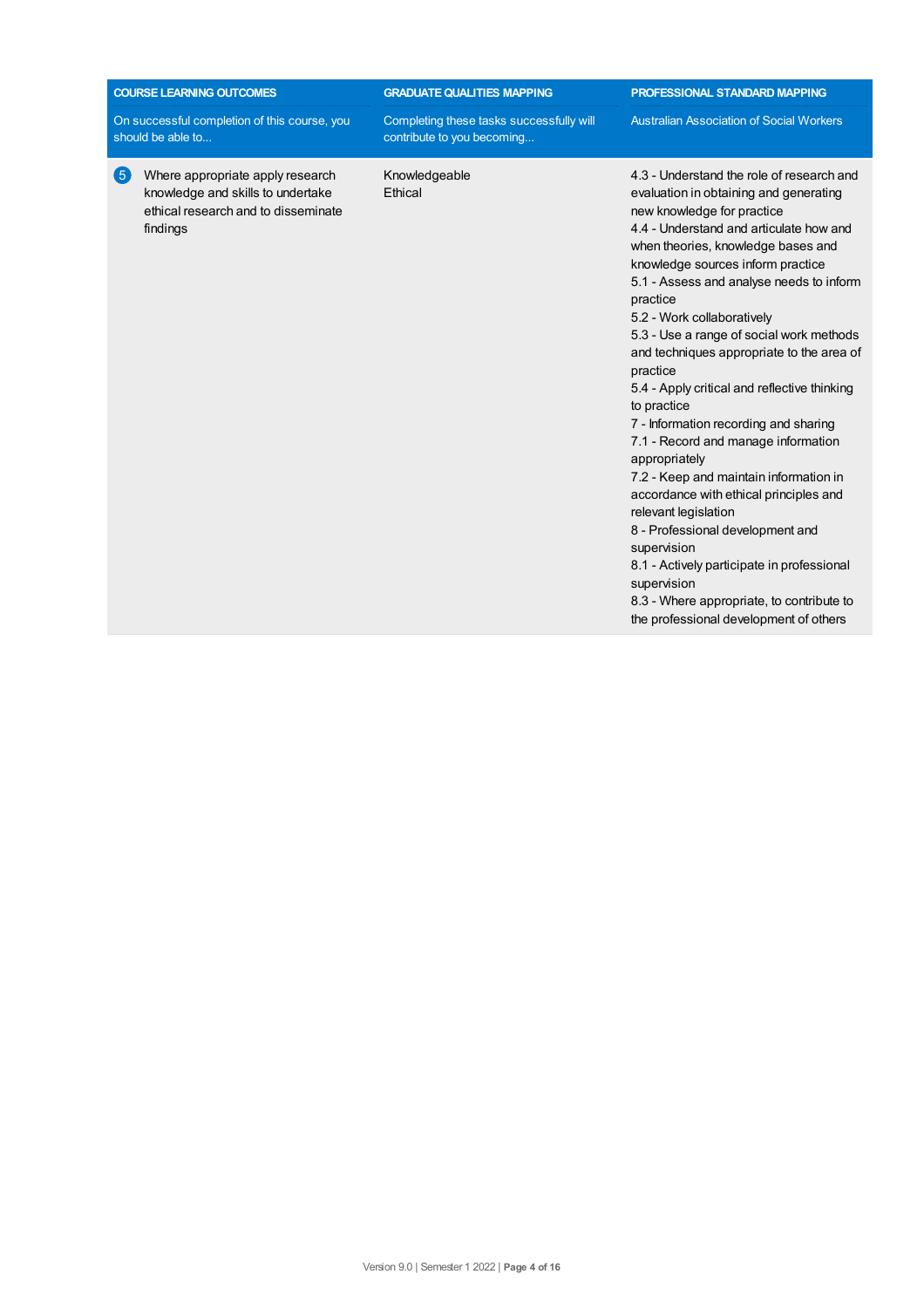| <b>COURSE LEARNING OUTCOMES</b>                                                                                                                                               | <b>GRADUATE QUALITIES MAPPING</b>                                      | <b>PROFESSIONAL STANDARD MAPPING</b>                                                                                                                                                                                                                                                                                                                                                                                                                                                                                                                                                                                                                                                                                                                                                                                                                                                                                                                                                                                                                                                                                                                                                                                                                                                                                    |  |
|-------------------------------------------------------------------------------------------------------------------------------------------------------------------------------|------------------------------------------------------------------------|-------------------------------------------------------------------------------------------------------------------------------------------------------------------------------------------------------------------------------------------------------------------------------------------------------------------------------------------------------------------------------------------------------------------------------------------------------------------------------------------------------------------------------------------------------------------------------------------------------------------------------------------------------------------------------------------------------------------------------------------------------------------------------------------------------------------------------------------------------------------------------------------------------------------------------------------------------------------------------------------------------------------------------------------------------------------------------------------------------------------------------------------------------------------------------------------------------------------------------------------------------------------------------------------------------------------------|--|
| On successful completion of this course, you<br>should be able to                                                                                                             | Completing these tasks successfully will<br>contribute to you becoming | <b>Australian Association of Social Workers</b>                                                                                                                                                                                                                                                                                                                                                                                                                                                                                                                                                                                                                                                                                                                                                                                                                                                                                                                                                                                                                                                                                                                                                                                                                                                                         |  |
| $\left( 6\right)$<br>Utilise research in practice to address<br>the needs of individuals, groups and<br>communities, and to further<br>organisational goals and social policy | Engaged<br>Sustainability-focussed                                     | 3 - Culturally responsive and inclusive<br>practice<br>3.1 - Work inclusively and respectfully with<br>cultural difference and diversity<br>3.2 - Respect and strive to understand and<br>promote the rights of Aboriginal and<br>Torres Strait Islander peoples and their<br>cultures<br>4 - Knowledge for practice<br>4.3 - Understand the role of research and<br>evaluation in obtaining and generating<br>new knowledge for practice<br>4.4 - Understand and articulate how and<br>when theories, knowledge bases and<br>knowledge sources inform practice<br>5 - Applying knowledge to practice<br>5.1 - Assess and analyse needs to inform<br>practice<br>5.2 - Work collaboratively<br>5.3 - Use a range of social work methods<br>and techniques appropriate to the area of<br>practice<br>5.4 - Apply critical and reflective thinking<br>to practice<br>6 - Communication and interpersonal<br>skills<br>6.1 - Communicate with a diverse range of<br>people<br>6.2 - Communicate the details and nature<br>of the service offered to people<br>7 - Information recording and sharing<br>7.1 - Record and manage information<br>appropriately<br>7.2 - Keep and maintain information in<br>accordance with ethical principles and<br>relevant legislation<br>8 - Professional development and<br>supervision |  |

8.1 - Actively participate in professional supervision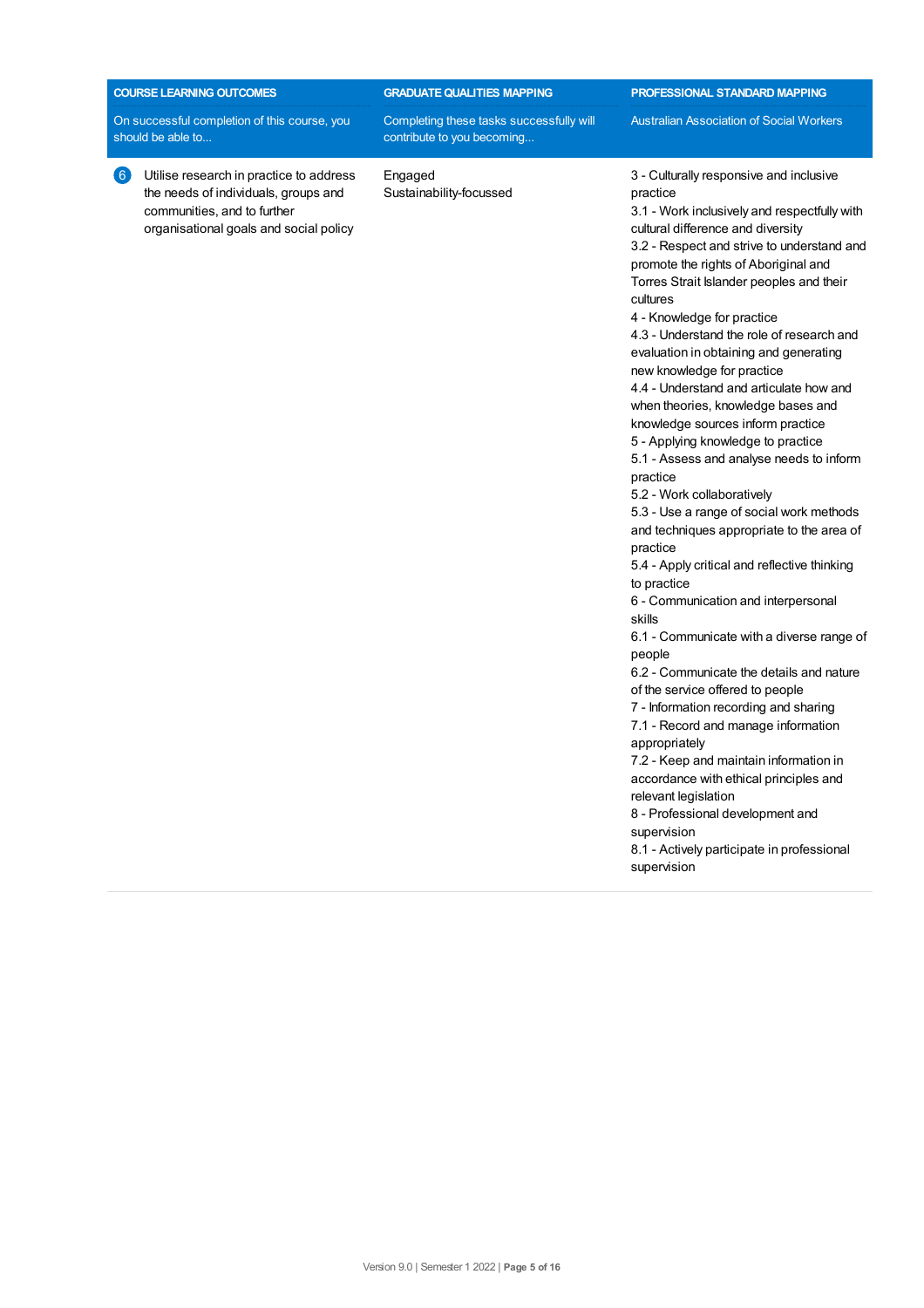| <b>COURSE LEARNING OUTCOMES</b>                                                                                                                                                                                             | <b>GRADUATE QUALITIES MAPPING</b>                                      | PROFESSIONAL STANDARD MAPPING                                                                                                                                                                                                                                                                                                                                                                                                                                                                                                                                                                                                                                                                                                                                                                                                                                                                                                                                                                                                                                                                                                                                                                                                                                                                                                                                                                                                                                                                                        |
|-----------------------------------------------------------------------------------------------------------------------------------------------------------------------------------------------------------------------------|------------------------------------------------------------------------|----------------------------------------------------------------------------------------------------------------------------------------------------------------------------------------------------------------------------------------------------------------------------------------------------------------------------------------------------------------------------------------------------------------------------------------------------------------------------------------------------------------------------------------------------------------------------------------------------------------------------------------------------------------------------------------------------------------------------------------------------------------------------------------------------------------------------------------------------------------------------------------------------------------------------------------------------------------------------------------------------------------------------------------------------------------------------------------------------------------------------------------------------------------------------------------------------------------------------------------------------------------------------------------------------------------------------------------------------------------------------------------------------------------------------------------------------------------------------------------------------------------------|
| On successful completion of this course, you<br>should be able to                                                                                                                                                           | Completing these tasks successfully will<br>contribute to you becoming | <b>Australian Association of Social Workers</b>                                                                                                                                                                                                                                                                                                                                                                                                                                                                                                                                                                                                                                                                                                                                                                                                                                                                                                                                                                                                                                                                                                                                                                                                                                                                                                                                                                                                                                                                      |
| $\overline{7}$<br>Engage with individuals, groups and<br>communities in society and apply social<br>work knowledge and skills to enable<br>them to develop their potential and to<br>gain greater control over their lives. | Creative and critical thinker<br>Empowered                             | 3 - Culturally responsive and inclusive<br>practice<br>3.1 - Work inclusively and respectfully with<br>cultural difference and diversity<br>3.2 - Respect and strive to understand and<br>promote the rights of Aboriginal and<br>Torres Strait Islander peoples and their<br>cultures<br>4 - Knowledge for practice<br>4.1 - Understand higher level systemic<br>influences on people with respect to area<br>of practice<br>4.2 - Understand and articulate social<br>work and other relevant theories and<br>concepts<br>4.4 - Understand and articulate how and<br>when theories, knowledge bases and<br>knowledge sources inform practice<br>5 - Applying knowledge to practice<br>5.1 - Assess and analyse needs to inform<br>practice<br>5.2 - Work collaboratively<br>5.3 - Use a range of social work methods<br>and techniques appropriate to the area of<br>practice<br>5.4 - Apply critical and reflective thinking<br>to practice<br>6 - Communication and interpersonal<br>skills<br>6.1 - Communicate with a diverse range of<br>people<br>6.2 - Communicate the details and nature<br>of the service offered to people<br>6.3 - Work with others in a team<br>environment<br>6.4 - Use information technology to<br>communicate and provide services<br>7 - Information recording and sharing<br>8 - Professional development and<br>supervision<br>8.1 - Actively participate in professional<br>supervision<br>8.3 - Where appropriate, to contribute to<br>the professional development of others |
|                                                                                                                                                                                                                             |                                                                        |                                                                                                                                                                                                                                                                                                                                                                                                                                                                                                                                                                                                                                                                                                                                                                                                                                                                                                                                                                                                                                                                                                                                                                                                                                                                                                                                                                                                                                                                                                                      |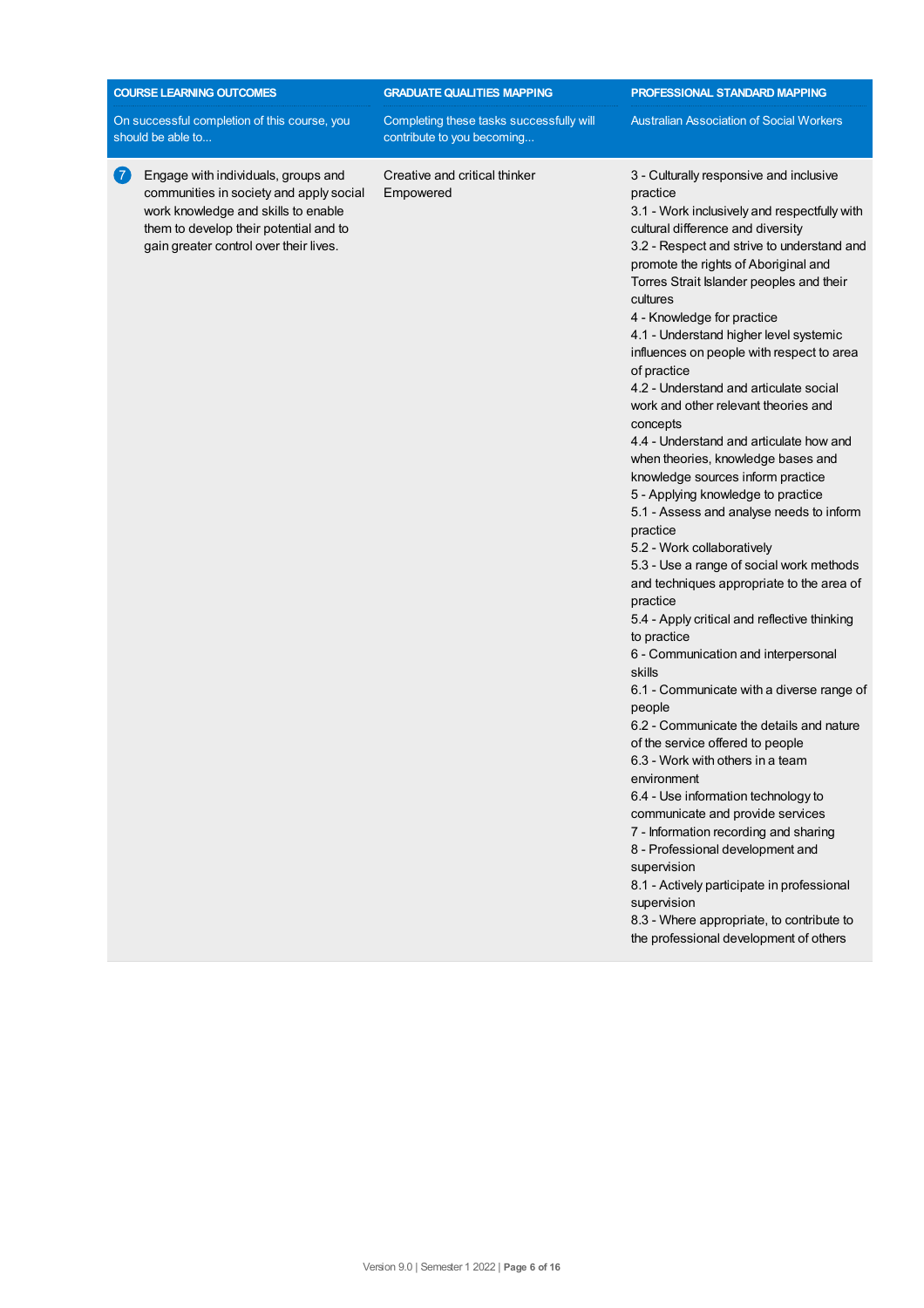|                                                          | <b>COURSE LEARNING OUTCOMES</b>                                                                                                                  | <b>GRADUATE QUALITIES MAPPING</b>                                      | PROFESSIONAL STANDARD MAPPING                                                                                                                                                                                                                                                                                                                                                                                                                                                                                                                                                                                                                                                                                                                                                                                                                                                                                |
|----------------------------------------------------------|--------------------------------------------------------------------------------------------------------------------------------------------------|------------------------------------------------------------------------|--------------------------------------------------------------------------------------------------------------------------------------------------------------------------------------------------------------------------------------------------------------------------------------------------------------------------------------------------------------------------------------------------------------------------------------------------------------------------------------------------------------------------------------------------------------------------------------------------------------------------------------------------------------------------------------------------------------------------------------------------------------------------------------------------------------------------------------------------------------------------------------------------------------|
|                                                          | On successful completion of this course, you<br>should be able to                                                                                | Completing these tasks successfully will<br>contribute to you becoming | <b>Australian Association of Social Workers</b>                                                                                                                                                                                                                                                                                                                                                                                                                                                                                                                                                                                                                                                                                                                                                                                                                                                              |
| $\left( 8\right)$                                        | Show respect for and value others with<br>an understanding of and sensitivity<br>towards issues of cultural diversity,<br>gender and disability. | Empowered<br>Ethical                                                   | 3 - Culturally responsive and inclusive<br>practice<br>3.1 - Work inclusively and respectfully with<br>cultural difference and diversity<br>3.2 - Respect and strive to understand and<br>promote the rights of Aboriginal and<br>Torres Strait Islander peoples and their<br>cultures<br>4 - Knowledge for practice<br>4.1 - Understand higher level systemic<br>influences on people with respect to area<br>of practice<br>4.2 - Understand and articulate social<br>work and other relevant theories and<br>concepts<br>5 - Applying knowledge to practice<br>5.3 - Use a range of social work methods<br>and techniques appropriate to the area of<br>practice<br>5.4 - Apply critical and reflective thinking<br>to practice<br>8 - Professional development and<br>supervision<br>8.1 - Actively participate in professional<br>supervision<br>8.2 - Engage in continuing professional<br>development |
| $\left[ \begin{smallmatrix} 9 \end{smallmatrix} \right]$ | Communicate respectfully with clients,<br>colleagues and community members.                                                                      | Knowledgeable<br>Ethical                                               | 2 - Professionalism<br>2.2 - Behave in a professional manner and<br>be accountable for all actions and<br>decisions<br>6 - Communication and interpersonal<br>skills<br>6.1 - Communicate with a diverse range of<br>people<br>6.2 - Communicate the details and nature<br>of the service offered to people<br>6.3 - Work with others in a team<br>environment<br>6.4 - Use information technology to<br>communicate and provide services<br>8 - Professional development and<br>supervision<br>8.1 - Actively participate in professional<br>supervision                                                                                                                                                                                                                                                                                                                                                    |
| (10)                                                     | Use written communication and<br>appropriate technology for completing<br>reports and other documentation as<br>required.                        | Knowledgeable<br>Creative and critical thinker                         | 7 - Information recording and sharing<br>7.1 - Record and manage information<br>appropriately<br>7.2 - Keep and maintain information in<br>accordance with ethical principles and<br>relevant legislation                                                                                                                                                                                                                                                                                                                                                                                                                                                                                                                                                                                                                                                                                                    |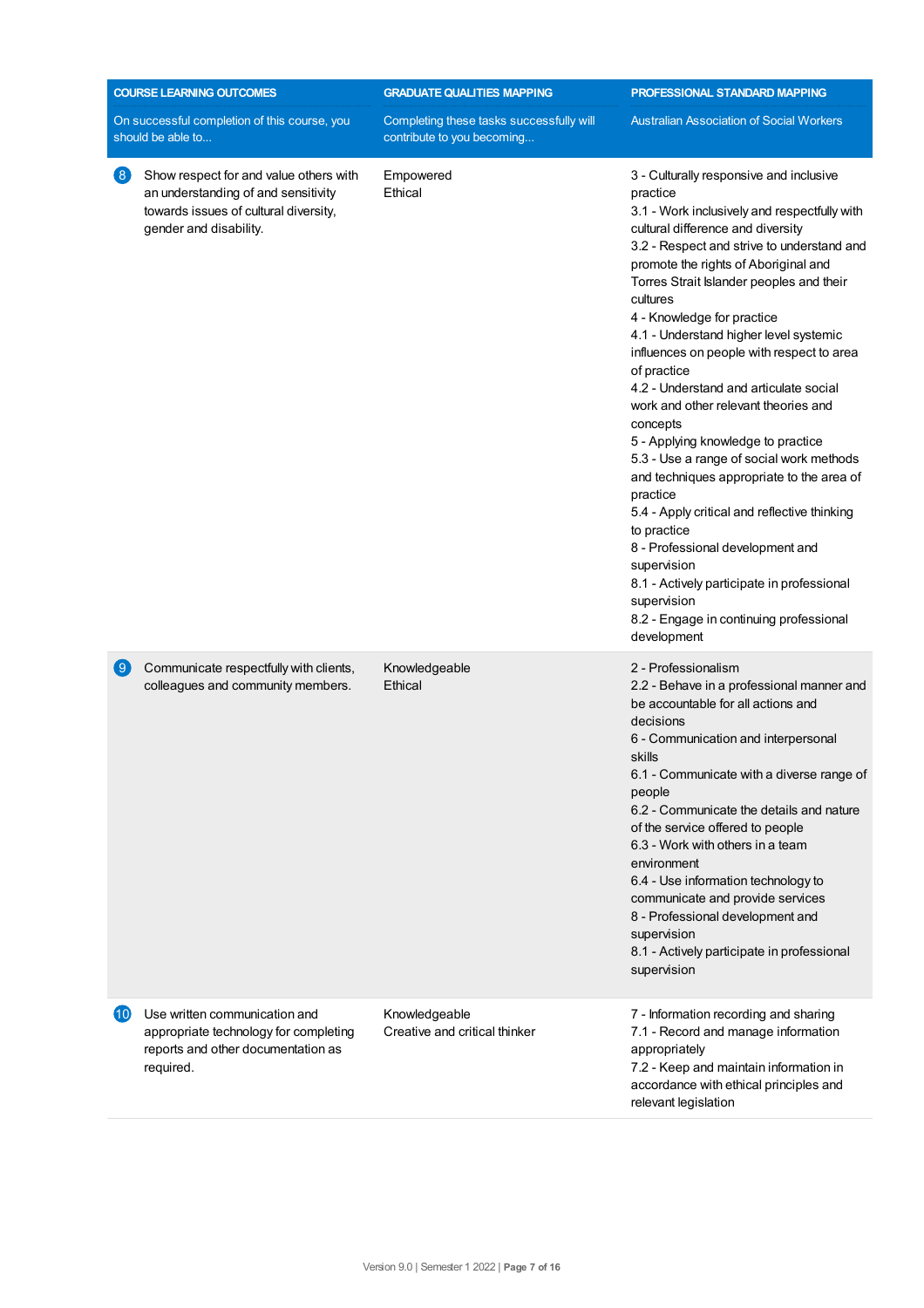|           | <b>COURSE LEARNING OUTCOMES</b>                                                                                                                    | <b>GRADUATE QUALITIES MAPPING</b>                                      | PROFESSIONAL STANDARD MAPPING                                                                                                                                                                                                                                                                                                                                                                                                                                                                                                                                                                                                                                                                                                                                                                                                                |
|-----------|----------------------------------------------------------------------------------------------------------------------------------------------------|------------------------------------------------------------------------|----------------------------------------------------------------------------------------------------------------------------------------------------------------------------------------------------------------------------------------------------------------------------------------------------------------------------------------------------------------------------------------------------------------------------------------------------------------------------------------------------------------------------------------------------------------------------------------------------------------------------------------------------------------------------------------------------------------------------------------------------------------------------------------------------------------------------------------------|
|           | On successful completion of this course, you<br>should be able to                                                                                  | Completing these tasks successfully will<br>contribute to you becoming | <b>Australian Association of Social Workers</b>                                                                                                                                                                                                                                                                                                                                                                                                                                                                                                                                                                                                                                                                                                                                                                                              |
| (11)      | Use initiative in learning and practice<br>during the fieldwork placement.                                                                         | Knowledgeable<br>Creative and critical thinker                         | 2 - Professionalism<br>2.1 - Represent the social work profession<br>with integrity and professionalism<br>2.2 - Behave in a professional manner and<br>be accountable for all actions and<br>decisions<br>5 - Applying knowledge to practice<br>5.2 - Work collaboratively<br>5.4 - Apply critical and reflective thinking<br>to practice<br>6.3 - Work with others in a team<br>environment<br>8 - Professional development and<br>supervision<br>8.1 - Actively participate in professional<br>supervision<br>8.2 - Engage in continuing professional<br>development<br>8.3 - Where appropriate, to contribute to<br>the professional development of others                                                                                                                                                                               |
| $\bf{12}$ | Use all opportunities offered on<br>placement to gain experience working in<br>a human service organisation and<br>develop knowledge of the sector | Knowledgeable<br>Creative and critical thinker                         | 2 - Professionalism<br>2.1 - Represent the social work profession<br>with integrity and professionalism<br>2.2 - Behave in a professional manner and<br>be accountable for all actions and<br>decisions<br>5 - Applying knowledge to practice<br>5.1 - Assess and analyse needs to inform<br>practice<br>5.2 - Work collaboratively<br>5.3 - Use a range of social work methods<br>and techniques appropriate to the area of<br>practice<br>5.4 - Apply critical and reflective thinking<br>to practice<br>6 - Communication and interpersonal<br>skills<br>6.1 - Communicate with a diverse range of<br>people<br>6.3 - Work with others in a team<br>environment<br>8 - Professional development and<br>supervision<br>8.1 - Actively participate in professional<br>supervision<br>8.2 - Engage in continuing professional<br>development |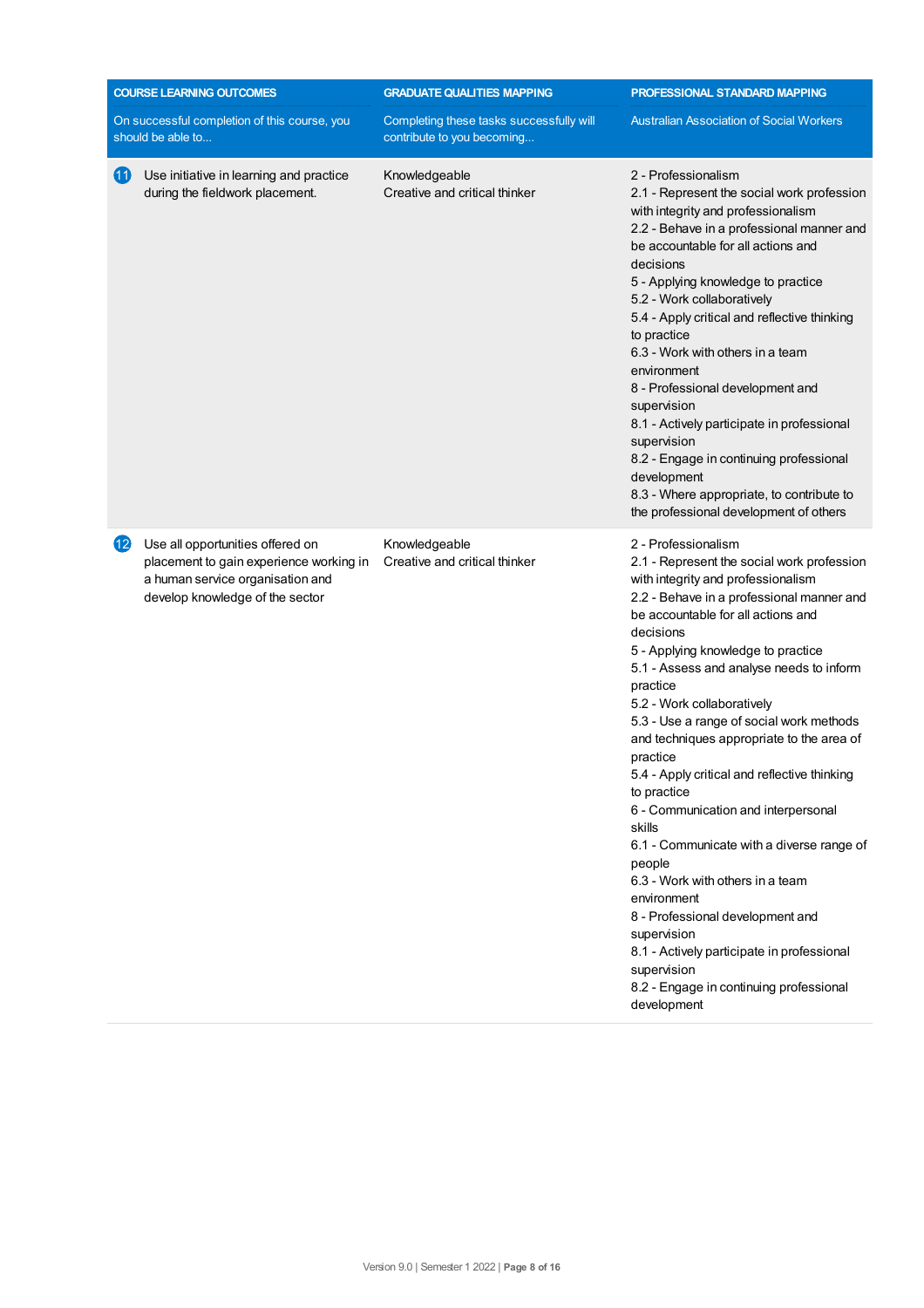|                    | <b>COURSE LEARNING OUTCOMES</b>                                                                      | <b>GRADUATE QUALITIES MAPPING</b>                                      | PROFESSIONAL STANDARD MAPPING                                                                                                                                                                                                                                                                                                                                                                                                                                                       |
|--------------------|------------------------------------------------------------------------------------------------------|------------------------------------------------------------------------|-------------------------------------------------------------------------------------------------------------------------------------------------------------------------------------------------------------------------------------------------------------------------------------------------------------------------------------------------------------------------------------------------------------------------------------------------------------------------------------|
|                    | On successful completion of this course, you<br>should be able to                                    | Completing these tasks successfully will<br>contribute to you becoming | <b>Australian Association of Social Workers</b>                                                                                                                                                                                                                                                                                                                                                                                                                                     |
| $\left( 13\right)$ | Apply the values and ethical principles of<br>Social Work according to the Code of<br>Ethics (2010). | Creative and critical thinker<br>Ethical                               | 1 - Values and ethics<br>1.1 - Practise in accordance with the<br>AASW Code of Ethics<br>1.2 - Manage ethical dilemmas and issues<br>arising in practice<br>2 - Professionalism<br>2.1 - Represent the social work profession<br>with integrity and professionalism<br>2.2 - Behave in a professional manner and<br>be accountable for all actions and<br>decisions<br>8 - Professional development and<br>supervision<br>8.1 - Actively participate in professional<br>supervision |
| (14)               | Act in a professional manner and show<br>self-respect                                                | Knowledgeable<br>Empowered                                             | 2 - Professionalism<br>2.1 - Represent the social work profession<br>with integrity and professionalism<br>2.2 - Behave in a professional manner and<br>be accountable for all actions and<br>decisions<br>8 - Professional development and<br>supervision<br>8.1 - Actively participate in professional<br>supervision<br>8.2 - Engage in continuing professional<br>development<br>8.3 - Where appropriate, to contribute to<br>the professional development of others            |

# 5. Am Ieligible to enrol in this course?

Refer to the USC [Glossary](https://www.usc.edu.au/about/policies-and-procedures/glossary-of-terms-for-policy-and-procedures) of terms for definitions of "pre-requisites, co-requisites and anti-requisites".

5.1. Pre-requisites

SWK301 and enrolled in Program AR362 or AR363

5.2. Co-requisites

Not applicable

## 5.3. Anti-requisites

SWK400

5.4. Specific assumed prior knowledge and skills (where applicable) You will have an understanding of your critical social work practice framework

# 6. How am Igoing to be assessed?

6.1. Grading Scale

Limited Grading (PNP)

Pass (PU), Fail (UF). All assessment tasks are required to be passed for successful completion of the course.

# 6.2. Details of early feedback on progress

Feedback on process will be delivered at key points in the placement experience. Early feedback on the design of the student learning agreement assessment will be provided in the liaison meeting in the first 3- 4 weeks of placement. Mid placement review, by supervisor and student will provide early feedback on student performance at the mid-way point of placement or 250 hours.

6.3. Assessment tasks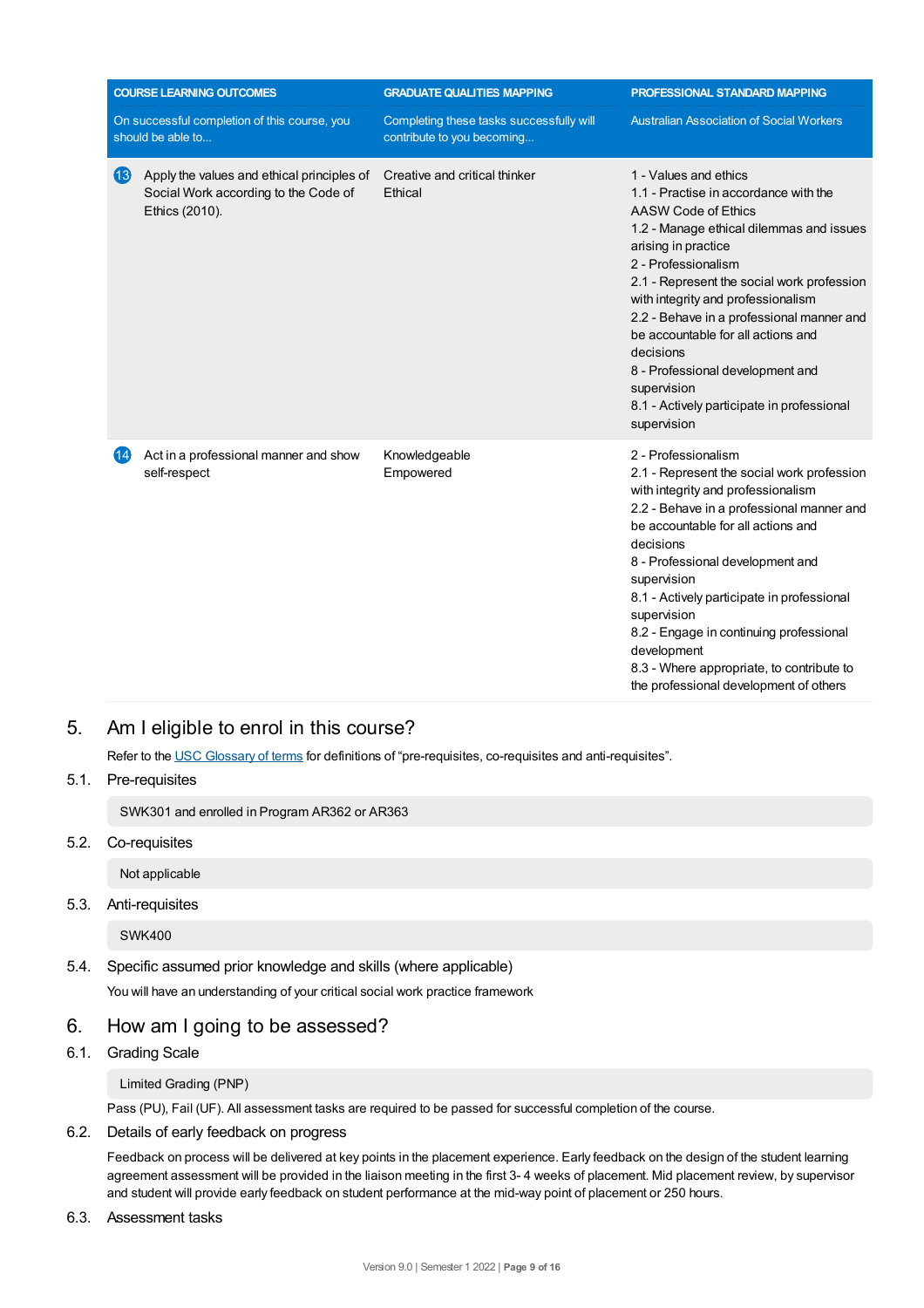| <b>DELIVERY</b><br><b>MODE</b> | <b>TASK</b><br>NO. | <b>ASSESSMENT</b><br><b>PRODUCT</b> | <b>INDIVIDUAL</b><br><b>OR GROUP</b> | <b>WHAT IS THE</b><br><b>DURATION /</b><br>LENGTH?                                                                                                                                                                                                                       | <b>WHEN SHOULD I SUBMIT?</b> | <b>WHERE SHOULD I</b><br><b>SUBMIT IT?</b> |
|--------------------------------|--------------------|-------------------------------------|--------------------------------------|--------------------------------------------------------------------------------------------------------------------------------------------------------------------------------------------------------------------------------------------------------------------------|------------------------------|--------------------------------------------|
| All                            | $\mathbf{1}$       | Code of Conduct                     | Individual                           | 1 online quiz<br>completed<br>prior to pre-<br>placement<br>and<br>commencing<br>placement.<br>Professional<br>conduct<br>assessable<br>over duration<br>of placement.                                                                                                   | Refer to Format              | <b>SONIA</b>                               |
| All                            | $\overline{c}$     | Activity<br>Participation           | Individual                           | 10 hours,<br>comprising of:<br>7 hours of<br>pre-<br>placement<br>modules<br>and/or<br>learning<br>tasks,<br>completed<br>prior to<br>commencing<br>field<br>placement.<br>3 hours of<br>Narrative<br>Integration<br>completed<br>during mid-<br>semester<br>break week. | Refer to Format              | To be Negotiated                           |
| All                            | $\sqrt{3}$         | <b>Written Piece</b>                | Individual                           | Completed<br>over duration<br>of placement:<br>Learning Plan<br>due week 3.<br>Mid-<br>placement<br>Learning Plan<br>due at 250<br>hours.<br><b>Final Learning</b><br>Plan at end of<br>placement.                                                                       | Refer to Format              | SONIA                                      |
| All                            | 4                  | <b>Written Piece</b>                | Individual                           | 1000 words                                                                                                                                                                                                                                                               | Refer to Format              | SONIA                                      |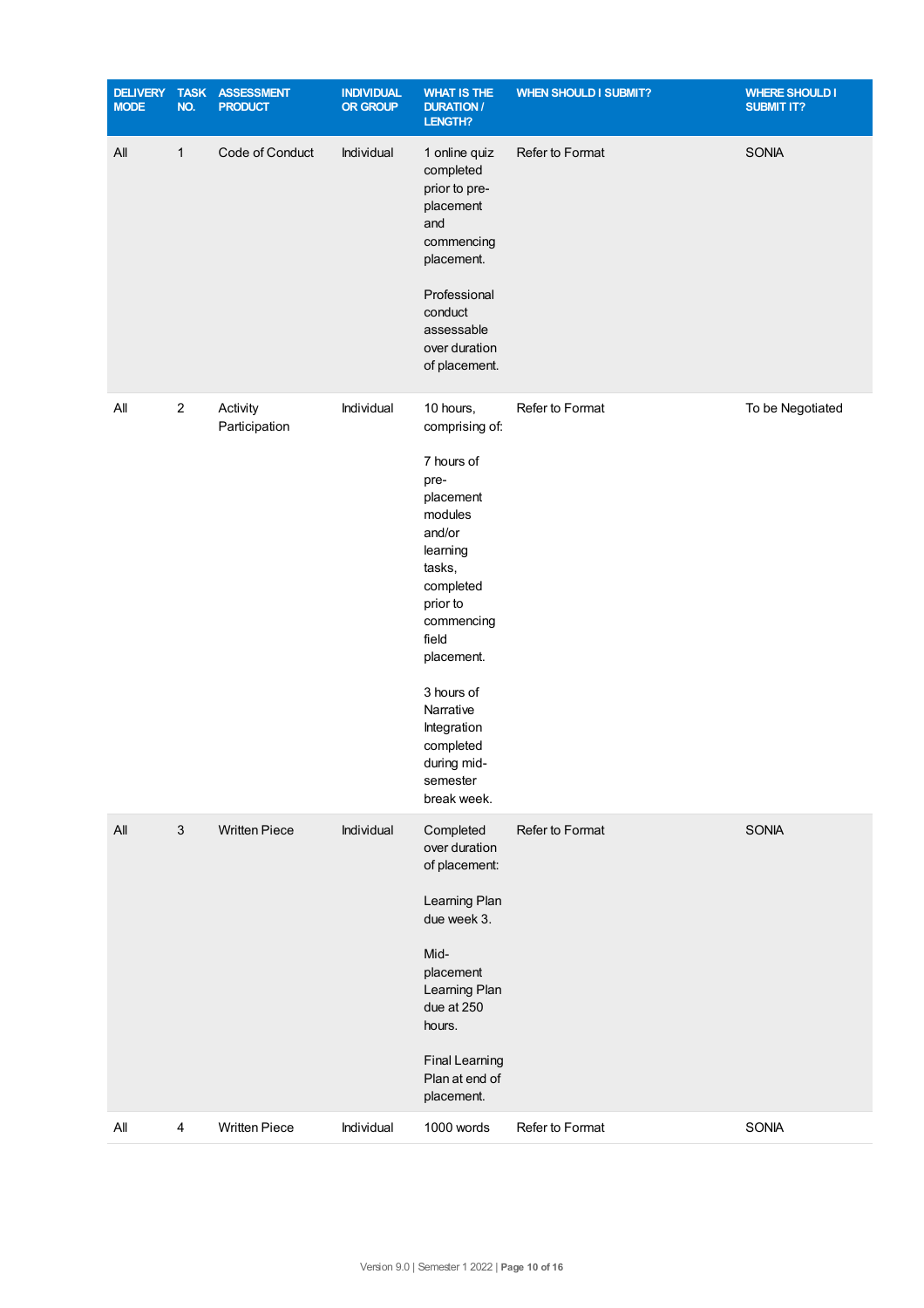| <b>NODE</b> | NO. | <b>DELIVERY TASK ASSESSMENT</b><br><b>PRODUCT</b> | <b>INDIVIDUAL</b><br><b>OR GROUP</b> | <b>WHAT IS THE</b><br><b>DURATION /</b><br>LENGTH?             | <b>WHEN SHOULD I SUBMIT?</b> | <b>WHERE SHOULD I</b><br><b>SUBMIT IT?</b> |
|-------------|-----|---------------------------------------------------|--------------------------------------|----------------------------------------------------------------|------------------------------|--------------------------------------------|
| All         | 5   | Placement<br>performance                          | Individual                           | 500 hours<br>undertaken in<br>a field<br>placement<br>setting. | A minimum of Refer to Format | <b>SONIA</b>                               |

## **All - Assessment Task 1:** Code of Conduct

| <b>GOAL:</b>                                                                                                                                                                                                                                                                                                                                                                                                              | To undertake professional practice while on placement in accordance with the professional body's Code of Ethics,<br>together with agency's code of conduct and the student code of conduct at the University of the Sunshine Coast. |      |  |  |  |  |  |
|---------------------------------------------------------------------------------------------------------------------------------------------------------------------------------------------------------------------------------------------------------------------------------------------------------------------------------------------------------------------------------------------------------------------------|-------------------------------------------------------------------------------------------------------------------------------------------------------------------------------------------------------------------------------------|------|--|--|--|--|--|
| <b>PRODUCT:</b>                                                                                                                                                                                                                                                                                                                                                                                                           | Code of Conduct                                                                                                                                                                                                                     |      |  |  |  |  |  |
| <b>FORMAT:</b>                                                                                                                                                                                                                                                                                                                                                                                                            | Pre-placement code of conduct:                                                                                                                                                                                                      |      |  |  |  |  |  |
|                                                                                                                                                                                                                                                                                                                                                                                                                           | Online quiz must be completed prior to pre-placement seminar. Students must complete mandatory Code of Conduct<br>module before attempting the quiz. Quiz and module will be available on CANVAS.                                   |      |  |  |  |  |  |
|                                                                                                                                                                                                                                                                                                                                                                                                                           | Professional Conduct:                                                                                                                                                                                                               |      |  |  |  |  |  |
| Professional conduct is assessed by all stakeholders: the student, external supervisor (where applicable), agency<br>supervisor(s) and USC liaison officer. Professional conduct is formally reviewed at three junctures: Liaison Visit,<br>Midplacement and Final Placement meeting. However, it is assessable throughout the placement and consultations can<br>be called to review incidences/performance at any time. |                                                                                                                                                                                                                                     |      |  |  |  |  |  |
|                                                                                                                                                                                                                                                                                                                                                                                                                           | USC placement breakdown procedure will be implemented where appropriate. Please refer to field education manual for<br>placement breakdown process.                                                                                 |      |  |  |  |  |  |
| <b>CRITERIA:</b>                                                                                                                                                                                                                                                                                                                                                                                                          | No.<br><b>Learning Outcome</b><br>assessed                                                                                                                                                                                          |      |  |  |  |  |  |
|                                                                                                                                                                                                                                                                                                                                                                                                                           | Behaviour that is in accordance with the professional association's code of ethics<br>1                                                                                                                                             | 460  |  |  |  |  |  |
|                                                                                                                                                                                                                                                                                                                                                                                                                           | $\overline{2}$<br>Behaviour that is in accordance with the placement agency code of conduct                                                                                                                                         | 4914 |  |  |  |  |  |
|                                                                                                                                                                                                                                                                                                                                                                                                                           | 3<br>Behaviour that is in accordance with the USC Student Code of Conduct                                                                                                                                                           | 000  |  |  |  |  |  |
|                                                                                                                                                                                                                                                                                                                                                                                                                           |                                                                                                                                                                                                                                     |      |  |  |  |  |  |

## **All - Assessment Task 2:** Engagement in University-Based Structured Learning

| <b>GOAL:</b>    | To adequately prepare students to undertake learning and professional development activities in a field placement<br>organisation. To provide structured learning activities focused on integrating theory and practice in accordance with the<br>professional body's practice standards and accreditation requirements.                                                 |
|-----------------|--------------------------------------------------------------------------------------------------------------------------------------------------------------------------------------------------------------------------------------------------------------------------------------------------------------------------------------------------------------------------|
| <b>PRODUCT:</b> | <b>Activity Participation</b>                                                                                                                                                                                                                                                                                                                                            |
| <b>FORMAT:</b>  | Pre-Placement Workshop:                                                                                                                                                                                                                                                                                                                                                  |
|                 | Compulsory attendance at and participation in the pre-placement workshop. The workshop includes structured learning<br>activities that prepare students for undertaking field placement learning in a social work / human services professional<br>context. Students cannot commence their field placements until the pre-placement workshop requirements are completed. |
|                 | Integration Workshop:                                                                                                                                                                                                                                                                                                                                                    |
|                 | Compulsory attendance at and active participation in the mid-semester integration workshop. The workshop includes<br>structured learning activities designed to integrate theory and knowledge with practice whilst developing students'<br>reflective practice skills.                                                                                                  |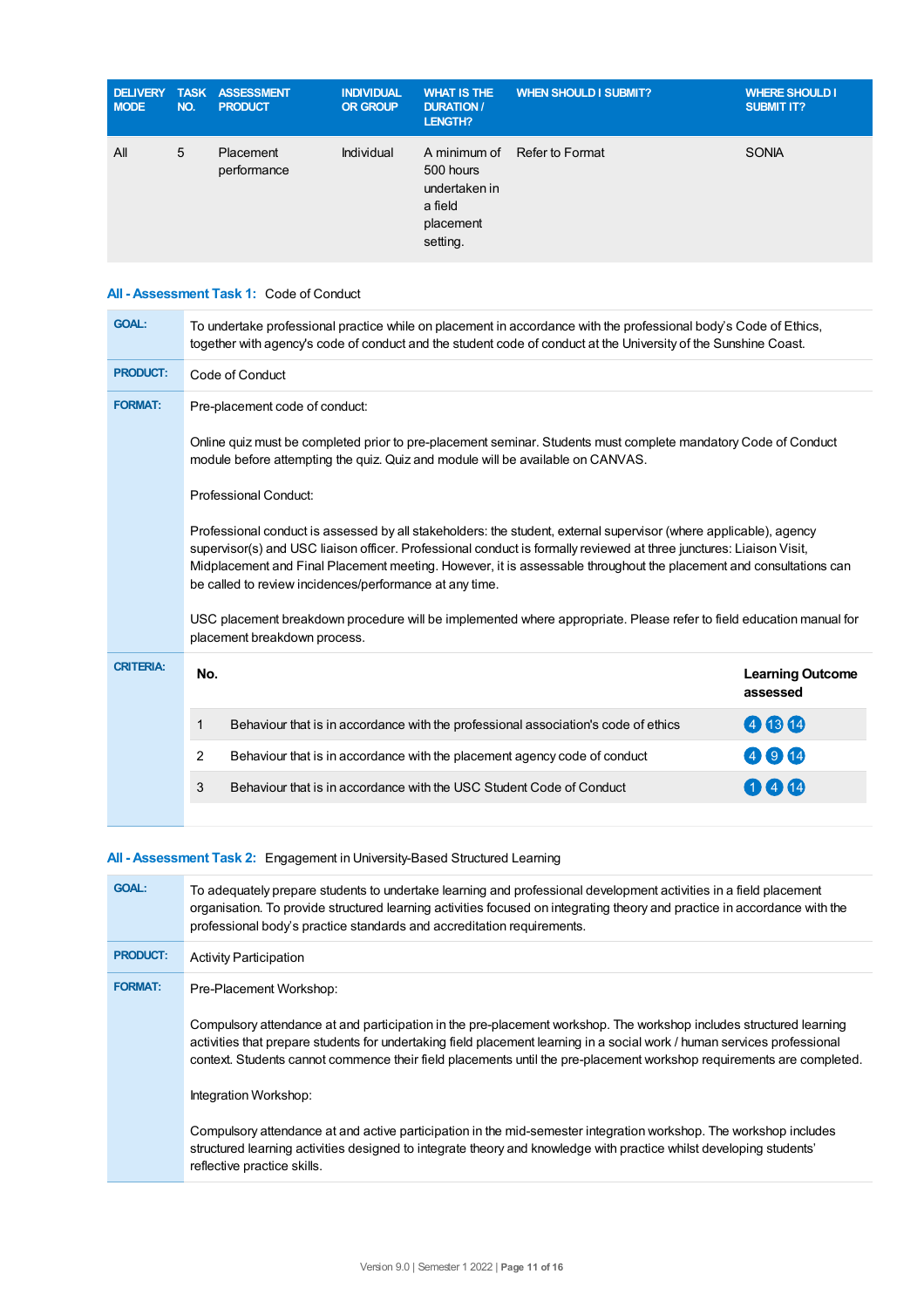| <b>CRITERIA:</b> | No. |                                                                                                                                                                     | <b>Learning Outcome</b><br>assessed |
|------------------|-----|---------------------------------------------------------------------------------------------------------------------------------------------------------------------|-------------------------------------|
|                  |     | Critical reflection on placement experience.                                                                                                                        | 000                                 |
|                  |     | Transfer, adapt and apply knowledge and skills in diverse contexts.                                                                                                 | 8 <sup>o</sup>                      |
|                  | 3   | Demonstrate an understanding of the organisational context of practice and the<br>application and reflection of theory and frameworks within the placement context. | 0246                                |
|                  |     |                                                                                                                                                                     |                                     |

# **All - Assessment Task 3:** Learning Plan

| <b>GOAL:</b>     | To assess student's performance on placement. The learning goals in the plan need to focus on the domains specified in<br>assessment template.                                                                                                               |                                                                                                                                                                                                                 |                                     |  |  |
|------------------|--------------------------------------------------------------------------------------------------------------------------------------------------------------------------------------------------------------------------------------------------------------|-----------------------------------------------------------------------------------------------------------------------------------------------------------------------------------------------------------------|-------------------------------------|--|--|
| <b>PRODUCT:</b>  | <b>Written Piece</b>                                                                                                                                                                                                                                         |                                                                                                                                                                                                                 |                                     |  |  |
| <b>FORMAT:</b>   | Learning Plan:                                                                                                                                                                                                                                               |                                                                                                                                                                                                                 |                                     |  |  |
|                  | The Learning Plan formalises the placement process and the goals and aims to be achieved. This document is uploaded<br>in SONIA, and discussed in a meeting with student, supervisor(s) and liaison officer.                                                 |                                                                                                                                                                                                                 |                                     |  |  |
|                  | Mid-placement:                                                                                                                                                                                                                                               |                                                                                                                                                                                                                 |                                     |  |  |
|                  | The student and their supervisor(s) jointly review the placement thus far, and determine progress, strengths, and areas for<br>development. Areas of concern can be identified and plans to address them implemented. This document is uploaded in<br>SONIA. |                                                                                                                                                                                                                 |                                     |  |  |
|                  | Final Learning Plan:                                                                                                                                                                                                                                         |                                                                                                                                                                                                                 |                                     |  |  |
|                  |                                                                                                                                                                                                                                                              | The student and their supervisor(s) evaluate the student's overall performance on placement. This document is uploaded in<br>SONIA, and discussed in a meeting with student, supervisor(s) and liaison officer. |                                     |  |  |
| <b>CRITERIA:</b> | No.                                                                                                                                                                                                                                                          |                                                                                                                                                                                                                 | <b>Learning Outcome</b><br>assessed |  |  |
|                  | 1                                                                                                                                                                                                                                                            | Demonstrate, at the level of graduate competency, the ability to apply and articulate the<br>knowledge and skills required for ethical social work practice.                                                    | 0048                                |  |  |
|                  | $\overline{c}$                                                                                                                                                                                                                                               | Demonstrate, at the level of graduate competency, the application and articulation of<br>professionalism in practice.                                                                                           | 980                                 |  |  |
|                  | 3                                                                                                                                                                                                                                                            | Demonstrate, at the level of graduate competency, the understanding and application of<br>knowledge and skills to ensure cultural responsive and inclusive practice.                                            | 00000                               |  |  |
|                  | 4                                                                                                                                                                                                                                                            | Demonstrate, at the level of graduate competence, a knowledge of social theory and its<br>application to practice.                                                                                              | 356                                 |  |  |
|                  | 5                                                                                                                                                                                                                                                            | Demonstrate, at the level of graduate competence, the application of theory and methods<br>in practice.                                                                                                         | 00000                               |  |  |
|                  | 6                                                                                                                                                                                                                                                            | Demonstrate, at the level of graduate competence, professional communication and<br>interpersonal skills                                                                                                        | 00089                               |  |  |
|                  | $\overline{7}$                                                                                                                                                                                                                                               | Demonstrate, at the level of graduate competence, the skills and commitment to<br>Information recording and sharing that align to professional and organisational standards<br>and produces.                    | 400                                 |  |  |
|                  | 8                                                                                                                                                                                                                                                            | Demonstrate, at the level of graduate competence, a commitment to professional<br>development and supervision.                                                                                                  | 121314                              |  |  |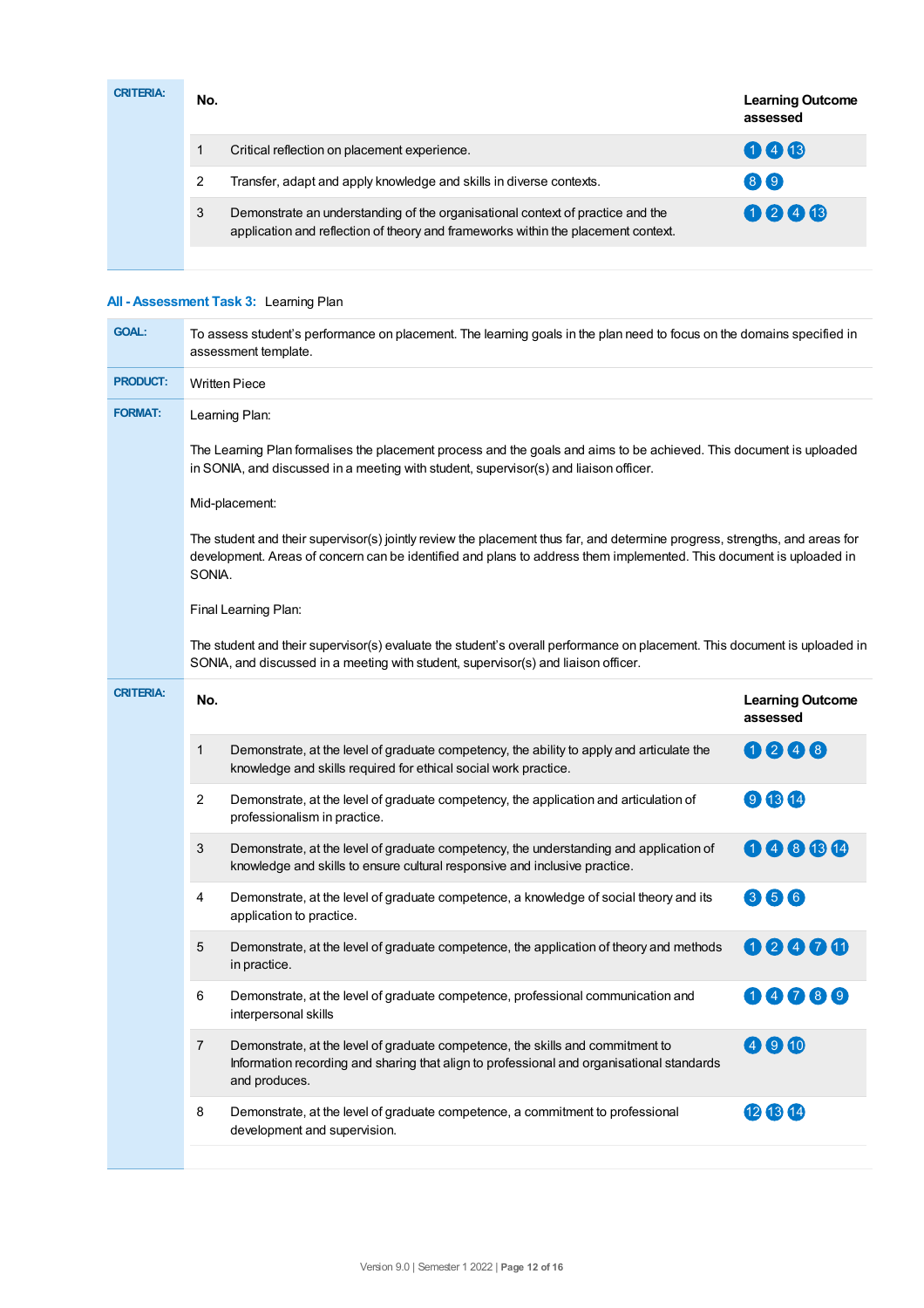# **All - Assessment Task 4:** Key Selection Criteria

| <b>GOAL:</b>     | Develop a response to selection criteria for an employment opportunity in the human services sector.                                                                                        |                                                                                                                                                                                        |                                     |  |  |
|------------------|---------------------------------------------------------------------------------------------------------------------------------------------------------------------------------------------|----------------------------------------------------------------------------------------------------------------------------------------------------------------------------------------|-------------------------------------|--|--|
| <b>PRODUCT:</b>  | <b>Written Piece</b>                                                                                                                                                                        |                                                                                                                                                                                        |                                     |  |  |
| <b>FORMAT:</b>   |                                                                                                                                                                                             | A selection criteria for an employment application. The selection criteria can be used to showcase your practice to date in<br>a way that speaks to the position you are applying for. |                                     |  |  |
|                  | For this assessment piece you can either;                                                                                                                                                   |                                                                                                                                                                                        |                                     |  |  |
|                  | - Choose your own selection criteria off web pages such as seek, or other job search sites.                                                                                                 |                                                                                                                                                                                        |                                     |  |  |
|                  | - Choose one from your agency, either a current position advertised, or one previously advertised.                                                                                          |                                                                                                                                                                                        |                                     |  |  |
|                  | - Choose one from an organisation you really want to work for.                                                                                                                              |                                                                                                                                                                                        |                                     |  |  |
|                  | Note: It needs to be a job that lists key selection criteria.                                                                                                                               |                                                                                                                                                                                        |                                     |  |  |
|                  | The selection criteria response should evidence the skills, knowledge and theory influencing your professional practice<br>framework and use practical examples from placement as evidence. |                                                                                                                                                                                        |                                     |  |  |
|                  | This assessment piece must be submitted to SONIA prior to students completing the 500 hours of placement in the field<br>placement organisation.                                            |                                                                                                                                                                                        |                                     |  |  |
| <b>CRITERIA:</b> | No.                                                                                                                                                                                         |                                                                                                                                                                                        | <b>Learning Outcome</b><br>assessed |  |  |
|                  | 1                                                                                                                                                                                           | Provide relevant, detailed examples of your professional practice.                                                                                                                     | 000                                 |  |  |
|                  | $\overline{2}$                                                                                                                                                                              | Structured and presented as a key selection criteria                                                                                                                                   | 8006                                |  |  |
|                  | 3                                                                                                                                                                                           | Use of professional language, correct grammar, punctuation, spelling and clear quality of<br>expression                                                                                | 000                                 |  |  |
|                  |                                                                                                                                                                                             |                                                                                                                                                                                        |                                     |  |  |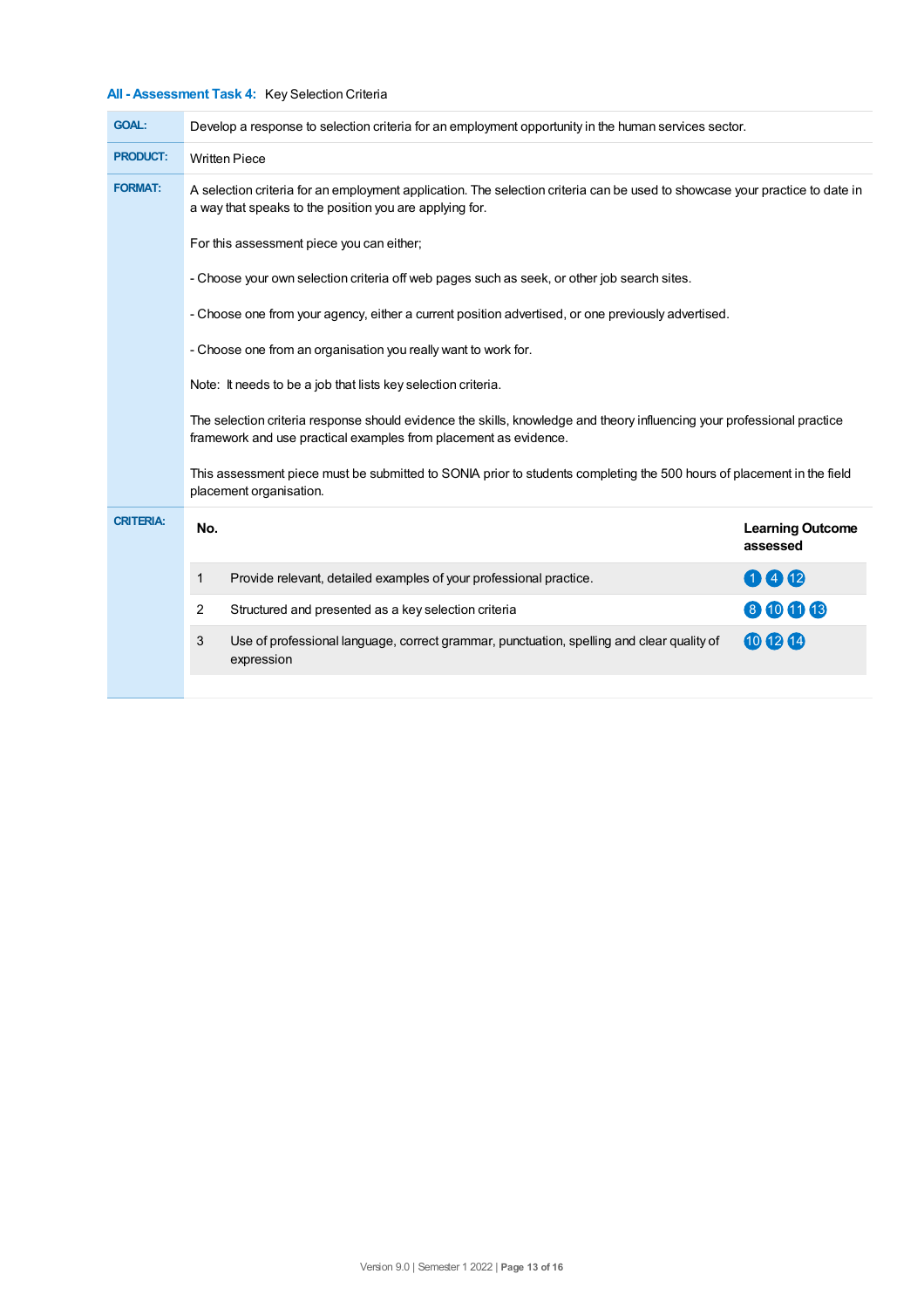## **All - Assessment Task 5:** Placement-Based Evaluation and Record of Attendance

| <b>GOAL:</b>     | To undertake 500 hours of professional field practice in a social work/human services context and in accordance with the<br>practice standards of the AASW.                                                                                                                                                                                                                                                                                                                                                                                                                                                                                                                                                                                                                                                                                                                                                                                                                                                                                                                                                                                                                                                                                                         |                                     |  |  |
|------------------|---------------------------------------------------------------------------------------------------------------------------------------------------------------------------------------------------------------------------------------------------------------------------------------------------------------------------------------------------------------------------------------------------------------------------------------------------------------------------------------------------------------------------------------------------------------------------------------------------------------------------------------------------------------------------------------------------------------------------------------------------------------------------------------------------------------------------------------------------------------------------------------------------------------------------------------------------------------------------------------------------------------------------------------------------------------------------------------------------------------------------------------------------------------------------------------------------------------------------------------------------------------------|-------------------------------------|--|--|
| <b>PRODUCT:</b>  | Placement performance                                                                                                                                                                                                                                                                                                                                                                                                                                                                                                                                                                                                                                                                                                                                                                                                                                                                                                                                                                                                                                                                                                                                                                                                                                               |                                     |  |  |
| <b>FORMAT:</b>   | Record of Attendance:                                                                                                                                                                                                                                                                                                                                                                                                                                                                                                                                                                                                                                                                                                                                                                                                                                                                                                                                                                                                                                                                                                                                                                                                                                               |                                     |  |  |
|                  | Students must keep a record of their attendance at field placement, using an Hours Verification Sheet available on SONIA.<br>This is to be regularly signed off by the nominated placement field educator or a suitable delegate. A minimum 500 hours<br>of field placement must be completed. Students must submit their record of attendance to Sonia, at the conclusion of<br>placement.                                                                                                                                                                                                                                                                                                                                                                                                                                                                                                                                                                                                                                                                                                                                                                                                                                                                         |                                     |  |  |
|                  | Placement-Based Evaluation:                                                                                                                                                                                                                                                                                                                                                                                                                                                                                                                                                                                                                                                                                                                                                                                                                                                                                                                                                                                                                                                                                                                                                                                                                                         |                                     |  |  |
|                  | A mid-placement report is completed by both the student and field educator/s at the half-way point of placement. The mid-<br>placement report is contained within the Student Learning Plan document. This evaluation is formative, as it provides<br>feedback and clarifies how the student is progressing at the halfway point of placement, in relation to the relevant<br>professional practice standards, individual learning goals and agency specific work and tasks. The Learning Plan with<br>completed mid-evaluation document is submitted to Sonia after 250 hours of placement.<br>A final-placement report is completed by both the student and field educator/s at the conclusion of placement. The final-<br>placement report is contained within the Student Learning Plan document along with the mid-placement report. Students<br>self- reflect on their strengths and achievements during placement as well as areas for future learning. Field Educators<br>also provide specific feedback on the student's practice and learning across the entire placement. Students are evaluated<br>against specific areas of professional practice and are required to reach a competent standard for each of these 8<br>practice areas, which include: |                                     |  |  |
|                  |                                                                                                                                                                                                                                                                                                                                                                                                                                                                                                                                                                                                                                                                                                                                                                                                                                                                                                                                                                                                                                                                                                                                                                                                                                                                     |                                     |  |  |
|                  |                                                                                                                                                                                                                                                                                                                                                                                                                                                                                                                                                                                                                                                                                                                                                                                                                                                                                                                                                                                                                                                                                                                                                                                                                                                                     |                                     |  |  |
|                  |                                                                                                                                                                                                                                                                                                                                                                                                                                                                                                                                                                                                                                                                                                                                                                                                                                                                                                                                                                                                                                                                                                                                                                                                                                                                     |                                     |  |  |
|                  | • Cultural responsive and inclusive practice                                                                                                                                                                                                                                                                                                                                                                                                                                                                                                                                                                                                                                                                                                                                                                                                                                                                                                                                                                                                                                                                                                                                                                                                                        |                                     |  |  |
|                  | • Knowledge of practice                                                                                                                                                                                                                                                                                                                                                                                                                                                                                                                                                                                                                                                                                                                                                                                                                                                                                                                                                                                                                                                                                                                                                                                                                                             |                                     |  |  |
|                  | • Applying knowledge to practice                                                                                                                                                                                                                                                                                                                                                                                                                                                                                                                                                                                                                                                                                                                                                                                                                                                                                                                                                                                                                                                                                                                                                                                                                                    |                                     |  |  |
|                  | Communication and interpersonal skills                                                                                                                                                                                                                                                                                                                                                                                                                                                                                                                                                                                                                                                                                                                                                                                                                                                                                                                                                                                                                                                                                                                                                                                                                              |                                     |  |  |
|                  | • Information recording and sharing                                                                                                                                                                                                                                                                                                                                                                                                                                                                                                                                                                                                                                                                                                                                                                                                                                                                                                                                                                                                                                                                                                                                                                                                                                 |                                     |  |  |
|                  | • Professional development and supervision                                                                                                                                                                                                                                                                                                                                                                                                                                                                                                                                                                                                                                                                                                                                                                                                                                                                                                                                                                                                                                                                                                                                                                                                                          |                                     |  |  |
| <b>CRITERIA:</b> | No.                                                                                                                                                                                                                                                                                                                                                                                                                                                                                                                                                                                                                                                                                                                                                                                                                                                                                                                                                                                                                                                                                                                                                                                                                                                                 | <b>Learning Outcome</b><br>assessed |  |  |
|                  | Completion of the required 500 hours<br>1                                                                                                                                                                                                                                                                                                                                                                                                                                                                                                                                                                                                                                                                                                                                                                                                                                                                                                                                                                                                                                                                                                                                                                                                                           | 1014                                |  |  |
|                  | 2<br>Demonstration of a collaborative approach with your supervisor(s) regarding the<br>development of the learning agreement                                                                                                                                                                                                                                                                                                                                                                                                                                                                                                                                                                                                                                                                                                                                                                                                                                                                                                                                                                                                                                                                                                                                       | 914                                 |  |  |
|                  |                                                                                                                                                                                                                                                                                                                                                                                                                                                                                                                                                                                                                                                                                                                                                                                                                                                                                                                                                                                                                                                                                                                                                                                                                                                                     |                                     |  |  |

# 7. Directed study hours

A 12-unit course will have total of 150 learning hours which will include directed study hours (including online if required), self-directed learning and completion of assessable tasks. Directed study hours may vary by location. Student workload is calculated at 12.5 learning hours per one unit.

# 8. What resources do I need to undertake this course?

Please note: Course information, including specific information of recommended readings, learning activities, resources, weekly readings, etc. are available on the course Canvas site– Please log in as soon as possible.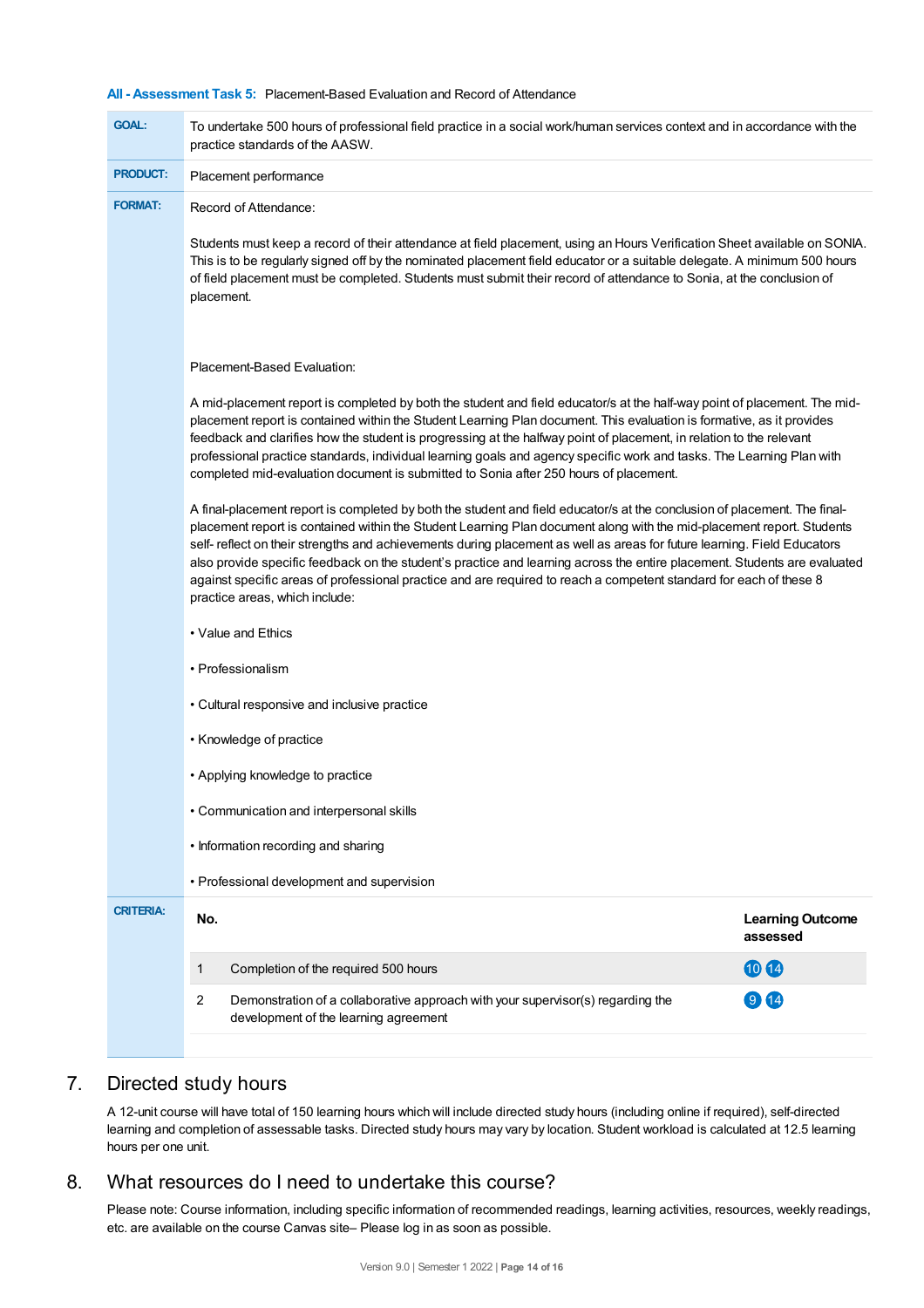## 8.1. Prescribed text(s) or course reader

There are no required/recommended resources for this course.

### 8.2. Specific requirements

Please note that some placements require criminal history checks and Hep B vaccinations. It is important to discuss this with the field education coordinator at the pre-placement interviews.

## 9. How are risks managed in this course?

Risk assessments have been performed for all field activities and low to moderate levels of health and safety risk exists. Moderate risks may include working in an Australian bush setting, working with people, working outside normal office hours for example. It is your responsibility to review course material, search online, discuss with lecturers and peers and understand the health and safety risks associated with your specific course of study and to familiarise yourself with the University's general health and safety principles by reviewing the online [induction](https://online.usc.edu.au/webapps/blackboard/content/listContentEditable.jsp?content_id=_632657_1&course_id=_14432_1) training for students, and following the instructions of the University staff.

## 10. What administrative information is relevant to this course?

#### 10.1. Assessment: Academic Integrity

Academic integrity is the ethical standard of university participation. It ensures that students graduate as a result of proving they are competent in their discipline. This is integral in maintaining the value of academic qualifications. Each industry has expectations and standards of the skills and knowledge within that discipline and these are reflected in assessment.

Academic integrity means that you do not engage in any activity that is considered to be academic fraud; including plagiarism, collusion or outsourcing any part of any assessment item to any other person. You are expected to be honest and ethical by completing all work yourself and indicating in your work which ideas and information were developed by you and which were taken from others. You cannot provide your assessment work to others.You are also expected to provide evidence of wide and critical reading, usually by using appropriate academic references.

In order to minimise incidents of academic fraud, this course may require that some of its assessment tasks, when submitted to Canvas, are electronically checked through Turnitin. This software allows for text comparisons to be made between your submitted assessment item and all other work to which Turnitin has access.

### 10.2. Assessment: Additional Requirements

This course will be graded as Pass in a Limited Grade Course (PU) or Fail in a Limited Grade Course (UF) as per clause 4.1.3 and 4.1.4 of the Grades and Grade Point Average (GPA) - Institutional Operating Policy of the USC.

In a course eligible to use Limited Grades, all assessment items in that course are marked on a Pass/Fail basis and all assessment tasks are required to be passed for a student to successfully complete the course. Supplementary assessment is not available in courses using Limited Grades.

## 10.3. Assessment: Submission penalties

You must contact your Course Coordinator and provide the required documentation if you require an extension or alternate assessment.

## 10.4. SafeUSC

USC is committed to a culture of respect and providing a safe and supportive environment for all members of our community. For immediate assistance on campus contact SafeUSC by phone: 07 [5430](tel:07%205430%201168) 1168 or using the [SafeZone](https://www.safezoneapp.com) app. For general enquires contact the SafeUSC team by phone 07 [5456](tel:07%205456%203864) 3864 or email [safe@usc.edu.au](mailto:safe@usc.edu.au).

The SafeUSC Specialist Service is a Student Wellbeing service that provides free and confidential support to students who may have experienced or observed behaviour that could cause fear, offence or trauma. To contact the service call 07 [5430](tel:07%205430%201226) 1226 or email [studentwellbeing@usc.edu.au](mailto:studentwellbeing@usc.edu.au).

#### 10.5. Study help

For help with course-specific advice, for example what information to include in your assessment, you should first contact your tutor, then your course coordinator, if needed.

If you require additional assistance, the Learning Advisers are trained professionals who are ready to help you develop a wide range of academic skills. Visit the Learning [Advisers](https://www.usc.edu.au/current-students/student-support/academic-and-study-support/learning-advisers) web page for more information, or contact Student Central for further assistance: +61 7 5430 2890 or [studentcentral@usc.edu.au](mailto:studentcentral@usc.edu.au).

## 10.6. Wellbeing Services

Student Wellbeing provide free and confidential counselling on a wide range of personal, academic, social and psychological matters, to foster positive mental health and wellbeing for your academic success.

To book a confidential appointment go to [Student](https://studenthub.usc.edu.au/) Hub, email [studentwellbeing@usc.edu.au](mailto:studentwellbeing@usc.edu.au) or call 07 5430 1226.